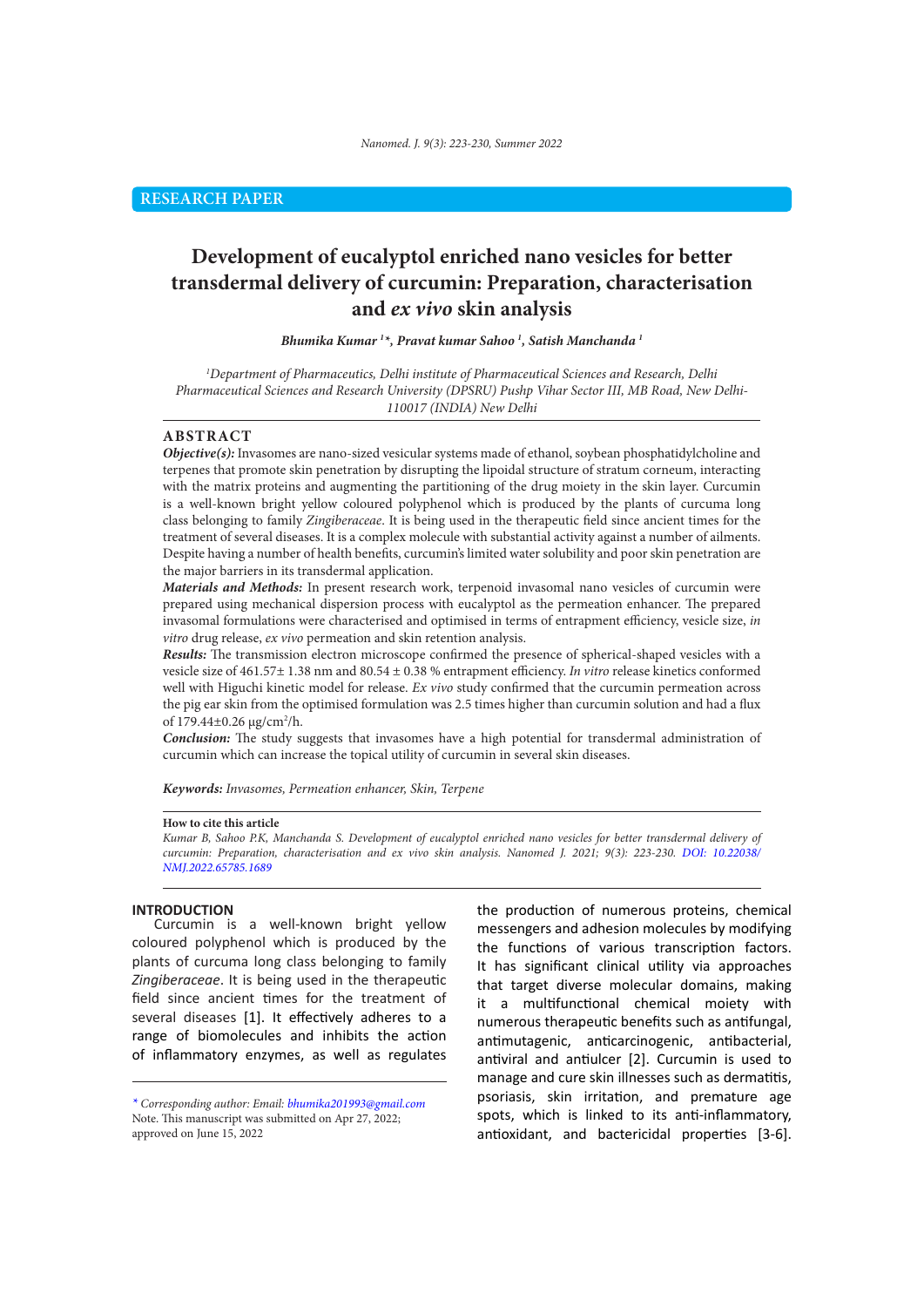Despite having several merits and therapeutic significance, curcumin's limited water solubility and relatively low permeability pose serious challenges to its transdermal distribution and effectiveness [1-2].

Invasomes are flexible phospholipid-based nanoscale vesicular systems composed of phosphatidylcholine, ethanol, terpenes or a blend of terpenes with considerably more percutaneous permeation than standard liposomes [7-9]. Terpenes are potent permeation boosters that readily affects the packing of stratum corneum, disrupt its lipid structure, react with intracellular proteins, and significantly augments the stratum corneum drug partitioning [5, 8]. Ethanol and terpenes present in the invasomes extend a synergistic impact which promotes invasomal vesicle penetration through the skin [10-12].

The research focused on the potential of invasomes to promote transdermal administration of curcumin in order to generate a topical formulation with better curcumin transport across the skin for improved therapeutic activity.

# **METHODS**

# *Materials*

Curcumin was obtained from Loba Chemie, India. Soya lecithin and absolute ethanol were bought from Sigma-Aldrich Chemical Co. Ltd., Delhi. Eucalyptol was obtained from Hi media.

#### *Curcumin Invasomes preparation*

Curcumin invasomes were produced using mechanical dispersion technique. Soya Phosphatidylcholine was added to ethanol and the mixture was vortexed for 5 min. Eucalyptol and curcumin were added while the mixture was constantly vortexed and sonicated for 5 min. Under constant vortexing, a fine stream of distilled water (up to 10% w/v) was added with a syringe. To obtain the final invasomal preparation, the formulation was vortexed for an additional 5 min [11, 13, 14].

# *Characterisation of curcumin invasomal vesicles* **Entrapment efficiency**

Ultracentrifugation method was used for



Fig 1. Schematic diagram for the preparation of Invasomes

determining the percentage entrapment of the invasomal formulation. Invasomal formulation was centrifuged for 40 min in an ultra-centrifuge at 15000 rpm. The sediment was collected which was further diluted with ethanol. UV spectrophotometry was used for analysing the curcumin content at a wavelength of 426 nm [15, 16].

The percentage entrapment efficiency was then calculated using the equation:

$$
\% \textit{Entrapment efficiency} = \frac{amount\textit{ of entrapped drug recovered}}{\textit{total amount of drug}} \times 100
$$

## **Particle Size**

The size of the vesicles was determined using Zeta Sizer (Nano‐ ZS, Malvern, U.K.). All experimentation was performed in triplicates [17]

#### *In vitro* **drug release**

*In vitro* drug release study was conducted using Franz's diffusion cell with receiver cell volume and effective permeation area of 10 ml and 0.196 cm<sup>2</sup> respectively. The donor cell containing the invasomal formulation was clamped over the receptor cell in which phosphate buffer saline (pH 7.4) was filled. The experiment was conducted for 24 hr at a temperature of 37 ± 1°C with constant magnetic stirring at 600 rpm. Samples were estimated for curcumin content using UV spectrophotometer at 426 nm which were withdrawn from the receptor cell at premediated time gaps i.e., 1, 2, 3, 4, 5, 6, 8, 12 and 24 hr. To know the release kinetics of the optimized invasomal formulation, the data was treated according to different release kinetics models [18, 19].

## *Ex-vivo* **drug permeation studies**

*Ex-vivo* drug permeation study was conducted

Table 1. Composition of invasomal formulation

| <b>FORMULATION</b> | DRUG (w/v) | TERPENE (w/v) | ETHANOL (v/v) | POLYMER (w/v) |  |
|--------------------|------------|---------------|---------------|---------------|--|
| F <sub>1</sub>     | 1%         | 0.1%          | 10%           | 1%            |  |
| F <sub>2</sub>     | 1%         | 0.5%          | 10%           | 1%            |  |
| F <sub>3</sub>     | 1%         | 1%            | 10%           | 1%            |  |
| F4                 | 1%         | 1.5%          | 10%           | 1%            |  |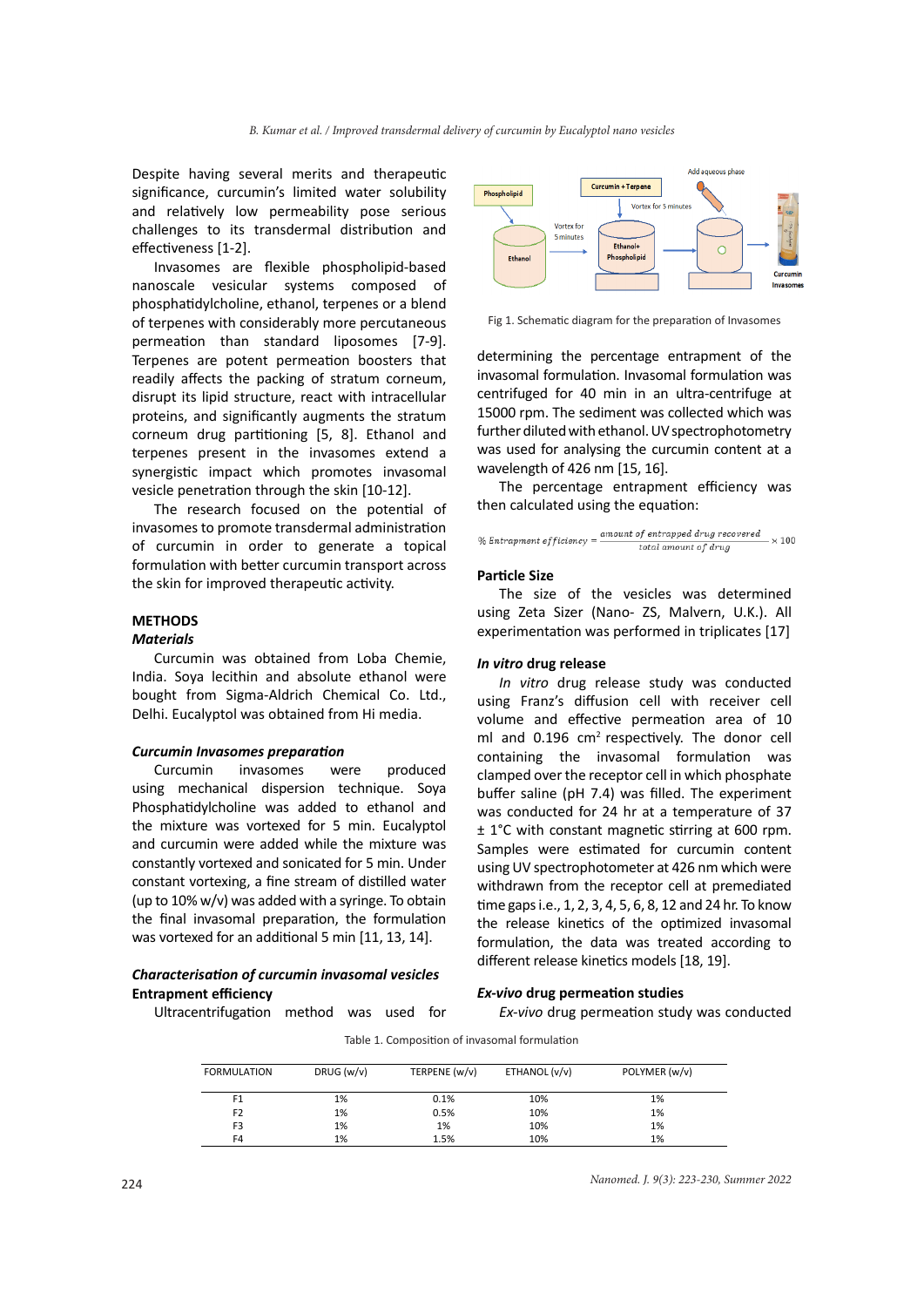using Franz's diffusion cell with receiver cell volume and effective permeation area of 10 ml and  $0.196$  cm<sup>2</sup> respectively. The amount of drug permeation was determined using the skin of pig ear which was obtained from a local abattoir. The donor compartment was filled with invasomal formulation, which was fixed over the receptor compartment containing phosphate buffer (pH 7.4). Pig ear skin was arranged between the two compartments with the help of a clamp. The experiment was conducted for 24 hr at a temperature of  $37 \pm 1^{\circ}$ C with constant magnetic stirring. Samples were estimated for curcumin content using UV spectrophotometer at 426 nm which were withdrawn from the receptor cell at premediated time gaps i.e., 1, 2, 3, 4, 5, 6, 8, 10 and 24 hr. Using the data obtained from the *ex*  vivo study skin parameters like flux (J, µg/cm<sup>2</sup>/ hr), cumulative permeation of curcumin across the skin per unit area (Q24, µg/cm<sup>2</sup>), permeability coefficient (Kp, cm/hr) and enhancement ratio (ER) were determined [19, 20]

## **Skin retention studies**

To ascertain the amount of curcumin that retained in the pig ear skin after the *ex-vivo* permeation study, the pig ear skin was separated and vortexed in methanol (10 ml) for 10 min which was further kept in methanol overnight. Concentration of curcumin in methanol was estimated using UV spectrophotometer at 426 nm [21].

## **Morphology and vesicular shape**

The optimized invasomal formulation was visualised by transmission electron microscope (TEM) (Technai) with an accelerating voltage of 100 kV. The samples were negatively stained using 1% phosphotungstic acid aqueous solution. For staining, the invasomal formulation was dried on a tiny carbon-coated grid. Blotting was used to remove the surplus solution. The material was examined under the microscope after drying [22].

## **FTIR‑ATR studies**

For studying the possible interactions taking place between the polymer and the drug FTIR-ATR study was done. The IR spectra of the samples were acquired using an FTIR-ATR spectrophotometer (Bruker) in 4000–400-1 cm range after placing the sample over the sample disc [17].

## **Stability studies**

After storing the optimized curcumin invasomes at  $4 \pm 1$  °C,  $30 \pm 1$  °C and  $45 \pm 1$  °C under controlled humidity of 75% RH for 1, 2 and 4 months, the physicochemical stability was evaluated. Physical appearance, entrapment efficiency and vesicle size were used to assess physicochemical stability. At each storage condition, triplicate samples were used for testing [23].

## **RESULTS**

#### *Vesicle size and entrapment efficiency*

The vesicle size of the formulated terpenoid invasomes ranged from  $363.46 \pm 2.00$  to  $461.57 \pm 1.0$ 1.38 nm and the polydispersity index was found to be less than 0.35 for all the invasomal formulations. The particle size increased with an increase in terpene content. At 1.5% concentration of eucalyptol the observed vesicle size was 461.57± 1.38 nm which is attributed to the high amount of lipophilic drug loaded in the invasomes with lipophilic terpene which leads to an increased particle size of the invasomes [24]. The PDI values of prepared invasomes affirm good stability and homogeneity of the vesicles.

The percentage drug entrapped in the vesicles directly reflects the drug's ability to incorporate with the lipid content and create vesicles of good stability [25]. The entrapment efficiency



Fig 2. Vesicle size of curcumin invasomes

Table 2. Particle size, PDI and Entrapment Efficiency of Curcumin Invasomes

| <b>Formulation Code</b> | Vesicle Size (n=3) | Entrapment Efficiency (n=3) |
|-------------------------|--------------------|-----------------------------|
| F <sub>1</sub>          | $363.46 \pm 2.00$  | $76.35 \pm 0.62$            |
| F <sub>2</sub>          | 398.07+1.90        | $77.26 \pm 0.43$            |
| F <sub>3</sub>          | 433.55±4.21        | $78.33 \pm 0.32$            |
| F4                      | 461.57 ± 1.38      | $80.54 \pm 0.38$            |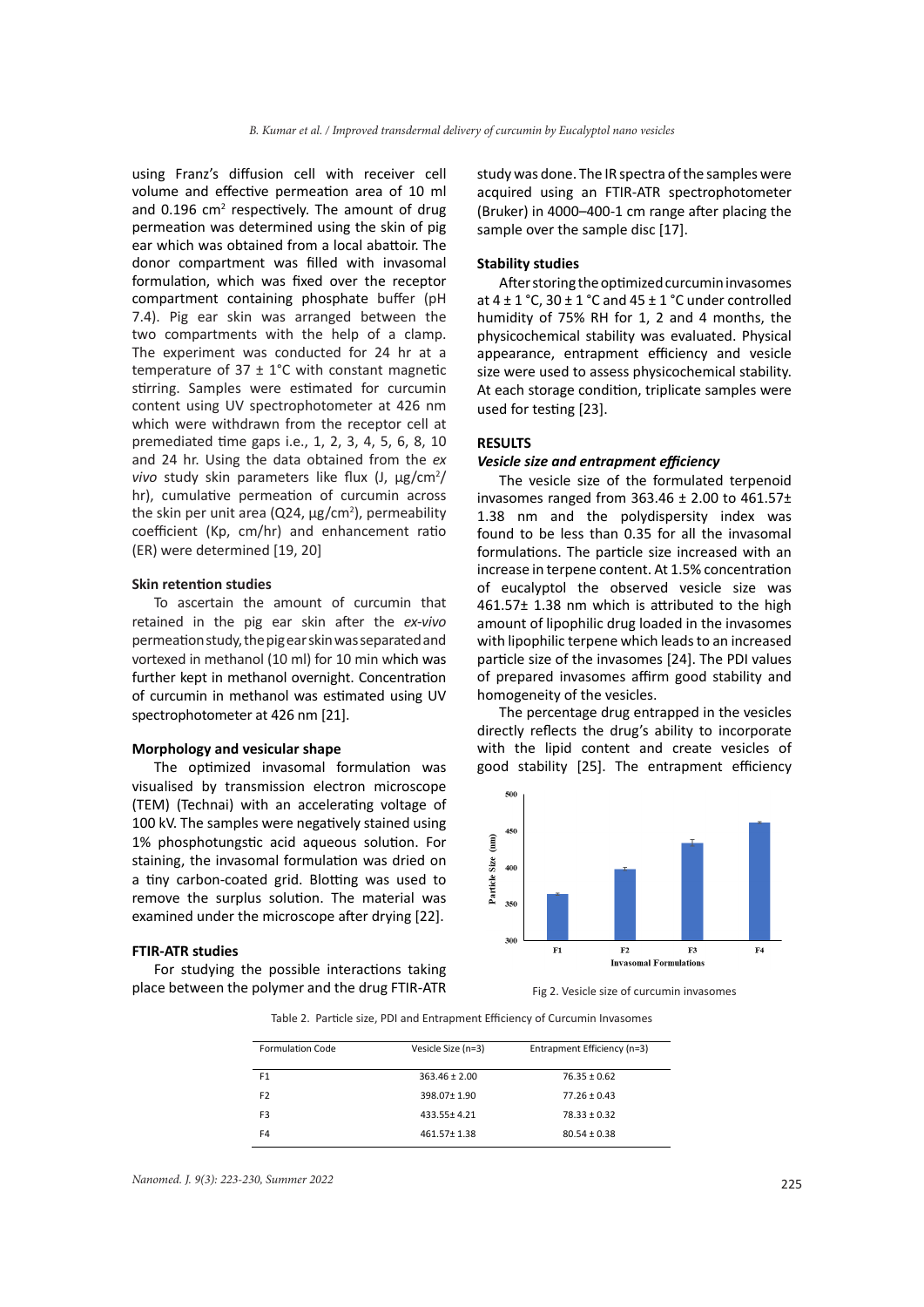### *B. Kumar et al. / Improved transdermal delivery of curcumin by Eucalyptol nano vesicles*



Fig. 3. Entrapment Efficiency (%) of Curcumin Invasomes Fig. 4. TEM image of Invasome

of curcumin in different invasomal formulations ranged from 76.35 ± 0.62 to 80.54 ± 0.38 %.

When the concentration of terpene increased in the vesicles its entrapment efficiency also increased which is due to the enhanced solubilization of the lipophilic drug. The lipophilic terpene dissolves in the vesicular bilayer with the phosphatidylcholine during vesicle formation, where phospholipid acyl chains offer a suitable environment for the lipophilic drug and lipophilic terpene [27, 10]. Thus, it is affirmed that as terpene concentration increases, more chains become accessible which increases the solubility of the lipophilic medication in bilayers and therefore entrapment efficiency increases.

## *Morphology and vesicular shape*

Vesicle morphology was analysed by transmission electron microscopy (TEM) which revealed the predominance of unilamellar spherical-shaped vesicles with an even surface (Fig. 3). The particle size determined by TEM agreed with the particle size determined by dynamic light scattering.

## *In vitro drug release*

*In vitro* drug release studies were conducted on modified Franz diffusion cell and the cumulative amount of curcumin that released from the



Fig. 5. Cumulative drug release profile ( $\mu$ g/cm<sup>2</sup>) from invasomes and curcumin solution



invasomal formulations was compared to the amount released from curcumin solution. The invasomal formulations F1, F2, F3 and F4 showed a cumulative release of 3985.45 ±2.80, 4169.35  $\pm$  5.14, 4367.19  $\pm$  4.34 and 4568.24  $\pm$  3.4 µg/cm<sup>2</sup> respectively after 24 hr whereas curcumin solution showed a release  $1824.34 \pm 3.48 \,\mu g/cm^2$  (Fig. 5). F4 with 1.5 % eucalyptol present in it showed the maximum amount of drug release and it was contemplated that the concentration of terpene had a substantial effect on the drug release profile. Higher amount of curcumin was released with increase in the concentration of terpene.

The *in vitro* drug release data was analysed using several release kinetics models such as first order, zero order, Higuchi's equation and Korsmeyer Peppas equation. The best model for describing the drug release kinetics of the optimised invasomes was found to be the one with the highest correlation  $(R<sup>2</sup>)$  value (F4). According to the greatest correlation  $(R<sup>2</sup>)$  value, the optimised formulation F4 ( $R<sup>2</sup>=0.953$ ) conformed well to the Higuchi model. The release exponent (n>1) of Korsmeyer–Peppas equation suggest that curcumin release from F4 corresponds to case II transport mechanism where the release of a drug is regulated by erosion and relaxation of the polymer.

## *Ex vivo drug permeation and skin retention study*

*Ex-vivo* drug permeation study was performed using a modified Franz diffusion cell and cumulative amount of curcumin permeated from the invasomal formulations were compared with curcumin solution.

The invasomal formulations F1, F2, F3 and F4 showed a cumulative permeation  $2816.99 \pm 1.45$ , 3564.29 ± 5.1, 3768.25 ±4.29 and 4153.84 ± 4.1 µg/cm<sup>2</sup> respectively after 24 hr whereas curcumin solution showed a permeation of  $1633.74 \pm 0.88$  $\mu$ g/cm<sup>2</sup> (Fig. 6).

F4 showed the maximum amount of drug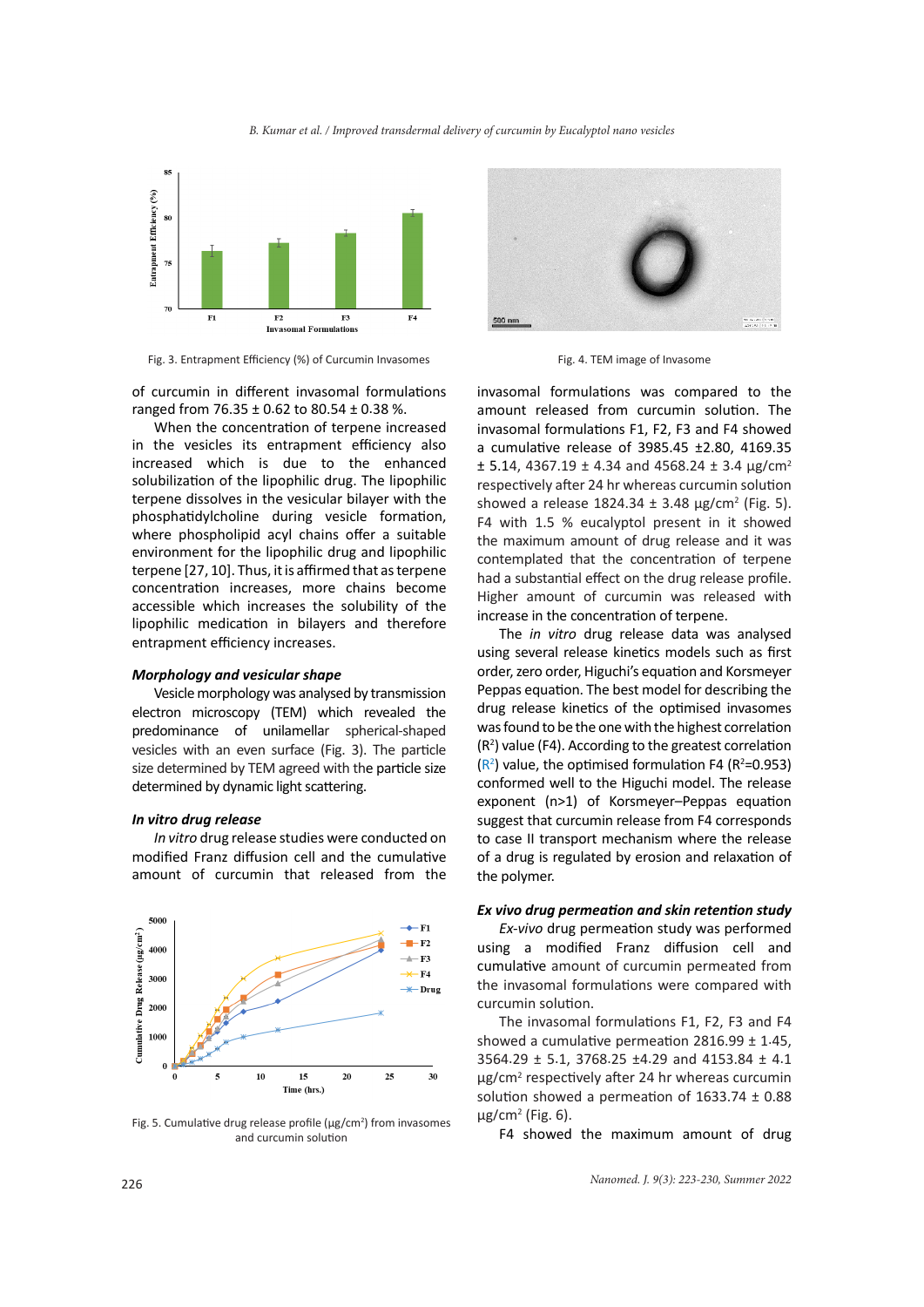



Fig. 6. Cumulative drug permeation ( $\mu$ g/cm<sup>2</sup>) from invasomes and curcumin solution

permeation and it was observed that concentration of terpene had a substantial effect on the drug permeation profile. Higher amount of curcumin permeated the stratum corneum layer of the skin with increase in the concentration of terpene.

The cumulative amount of curcumin that permeated after 24 hr, flux, enhancement ratio, permeability coefficient and skin retention were analysed and Table 3 depicts the results. It was observed that the value of permeation flux ranged from 123.63± 0.02 to 179.44±0.26 µg/cm<sup>2</sup> /hr for curcumin invasomes whereas curcumin solution had a permeation flux of 71.25±0.19 µg/cm<sup>2</sup>/hr. Invasomes containing 1.5% eucalyptol showed 2.51 times increase in the permeation flux when compared with curcumin solution. The permeability coefficient of invasomal formulation was found to be  $12\times10^{-3}$  to  $17.9\times10^{-3}$  cm/hr. Curcumin solution had a permeability coefficient of  $7.1 \times 10^{-3}$  cm/hr whereas the F4 invasomal formulation showed a 2.5 times higher permeability coefficient.

The amount of curcumin that retained in the pig ear skin ranged from 597.58±0.37 to 942.16±0.31 µg/cm2 . Invasomal formulation F4 demonstrated the highest drug retention 942.16±0.31µg/cm<sup>2</sup> when compared to the curcumin solution which was  $308.43\pm0.12$   $\mu$ g/cm<sup>2</sup>. The amount of curcumin retained in the skin increased with an increase in concentration of terpene which is attributed to increased size of invasomal vesicle.



Fig. 7. Permeation flux of curcumin invasomes and simple solution

|  |  |  | Table 3. Release Kinetics |
|--|--|--|---------------------------|
|--|--|--|---------------------------|

| Release Kinetics Model | R <sup>2</sup> |
|------------------------|----------------|
| Zero order             | 0.881          |
| First order            | 0.753          |
| Higuchi model          | 0.953          |
| Korsmeyer-Peppas model | 0.917          |

## *FTIR- ATR studies*

The FTIR spectra (Fig. 8) of curcumin gave characteristics peaks at  $1424.64$  cm  $-1$  and  $1596.98$ cm-1 which is due to stretching of carbon to carbon within the aromatic ring (C-C vibration). The presence of absorption band at  $1500.97$  cm- $1$ was observed due to aromatic ring stretching. Clear sharp strong bands were seen at 1626.57



Fig. 8. FTIR spectra of A)Curcumin B)Phospholipid C)Optimized Formulation

Table 4. Skin permeation parameters of curcumin invasomes across the pig ear skin

| <b>Formulation Code</b> | Q <sub>24</sub> Cumulative drug | Permeation flux     | Permeability coefficient | <b>Enhancement Ration</b> | Amount deposited           |
|-------------------------|---------------------------------|---------------------|--------------------------|---------------------------|----------------------------|
|                         | permeated µg/cm <sup>2</sup>    | $(J, \mu g/cm^2/h)$ | (Kp, cm/h)               | (ER)                      | $(\mu$ g/cm <sup>2</sup> ) |
| F <sub>1</sub>          | 2816.99+1.45                    | $123.63 \pm 0.02$   | $12\times10^{-3}$        | 1.74                      | 597.58+0.37                |
| F <sub>2</sub>          | $3564.29 + 5.1$                 | $154.5 + 0.06$      | $15.4 \times 10^{-3}$    | 2.17                      | 758.45±0.18                |
| F <sub>3</sub>          | 3768.25+4.29                    | $163.21 \pm 0.01$   | $16.3 \times 10^{-3}$    | 2.29                      | 853.63+0.24                |
| F4                      | $4153.84 \pm 4.1$               | 179.44+0.26         | $17.9 \times 10^{-3}$    | 2.52                      | 942.16+0.31                |
| Drug                    | 1633.74+0.88                    | 71.25±0.19          | $7.1 \times 10^{-3}$     | 1.00                      | 308.43+0.12                |

227 *Nanomed. J. 9(3): 223-230, Summer 2022*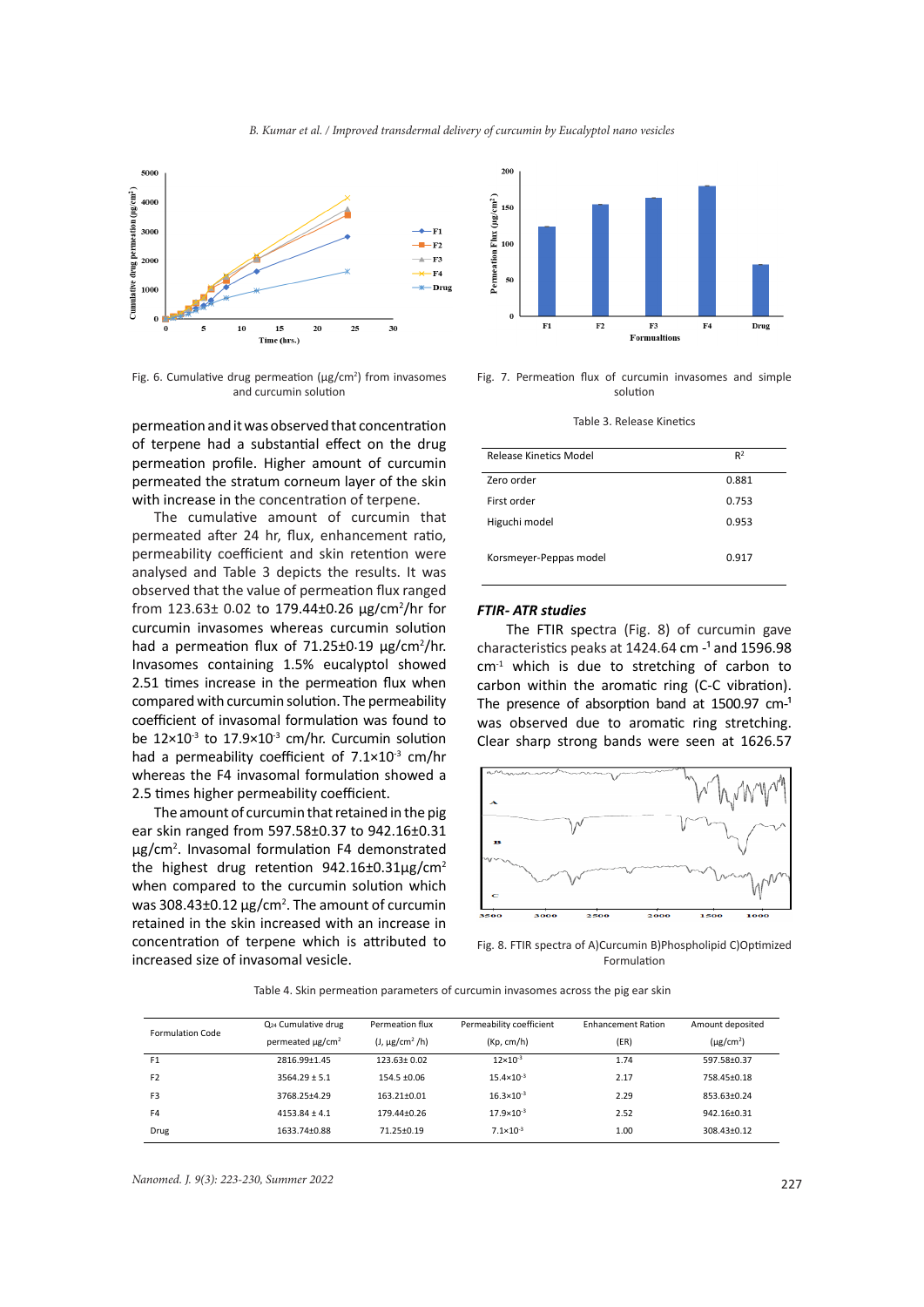

cm- ¹ which is attributed to carbonyl stretching vibration (C=O). Characteristic peak was observed at 1274.92 cm<sup>-1</sup> due to C-O stretching vibrations and an olefinic CH in plane bending was observed at 1424.64 cm<sup>-1</sup>.

The spectrum of phosphatidyl choline shows a strong absorption band at 1062.15 cm<sup>-1</sup> which denotes the presence of P-O-C groups. Peak at 1737.38  $cm<sup>-1</sup>$  is due to C=O stretching vibration. The aliphatic C-H bands were observed from 2856  $cm<sup>-1</sup>$  to 2924.33  $cm<sup>-1</sup>$ . C=C stretching band was observed between  $1588.28$  cm<sup>-1</sup> to  $1519.22$  cm<sup>-1</sup>.

The IR spectrum of the optimized Curcumin invasome showed the characteristics peaks of both Curcumin and phosphatidyl choline with a minor shift in the absorption band and reduced intensity. A peak at  $3275.11$  cm<sup>-1</sup> confirms the presence of mannitol which was used for the lyophilisation of invasomes.

## *Stability studies*

Stability studies were performed at  $4 \pm 1$  °C,  $30 \pm 1$  °C and  $45 \pm 1$  °C under controlled humidity of 75% RH for 1, 2 and 4 months. The optimized invasomal formulation showed good physical appearance at different temperatures during storage. The vesicle size exhibited an increase of 3.63%, 2.50% and 4.57% at  $4 \pm 1$  °C, 30  $\pm$  1 °C and 45  $\pm$  1 °C respectively which is caused by the agglomeration of smaller vesicles together (Fig. 9). The drug entrapment during the 4 months of storage showed a reduction of 4.61%, 3.38% and 5.02% at  $4 \pm 1$  °C,  $30 \pm 1$  °C and  $45 \pm 1$  °C. (Fig. 10). The curcumin invasomal formulation was found to be stable at 30±1°C.

# **DISCUSSION**

The present work explored the potential of invasomes as a possible carrier in delivering



Fig. 9. Effect of storage condition on Vesicle Size Fig. 10. Effect of storage condition on Entrapment Efficiency

curcumin through the transdermal route. Terpenoid invasomal nano vesicles of curcumin were developed using mechanical dispersion process. The prepared invasomal formulations were characterised and optimised in terms of entrapment efficiency, vesicle size, *in vitro* drug release, *ex vivo* permeation and skin retention studies. Ultracentrifugation method was used for determining the percentage entrapment and the maximum drug entrapment was found to be 80.54 ± 0.38%. The vesicle size of the formulated terpenoid invasomes ranged from 363.46 ± 2.00 to 461.57± 1.38 nm and the polydispersity index was found to be less than 0.35 for all the formulations. The optimized invasomal formulation showed spherical-shaped vesicles under transmission electron microscope with a vesicle size of 461.57± 1.38 nm. The PDI values of prepared invasomes affirmed good stability and homogeneity of the vesicles. The FTIR spectra reveals no possible interactions between the drug and excipients. *In vitro* drug release study confirmed that a maximum 4568.24  $\pm$  3.4 µg/cm<sup>2</sup> of curcumin was released from the F4 optimized formulation after 24 hr and the drug release conformed well to the Higuchi model of kinetics. The *Ex vivo* skin permeation study revealed that the curcumin permeation across the pig ear skin from the terpenoid invasome had a flux of 179.44±0.26 µg/cm<sup>2</sup> /hr which was 2.5 times higher than curcumin solution. F4 formulation showed the maximum permeability coefficient which was  $17.9\times10^{-3}$  cm/hr. The invasomal vesicles were able to attain a higher flux and maximum skin retention when compared to curcumin solution. The higher flux of the invasomes is attributed to the synergistic effect of permeation enhancing effect of eucalyptol and ethanol which acts by disrupting the lipids of stratum corneum, interacts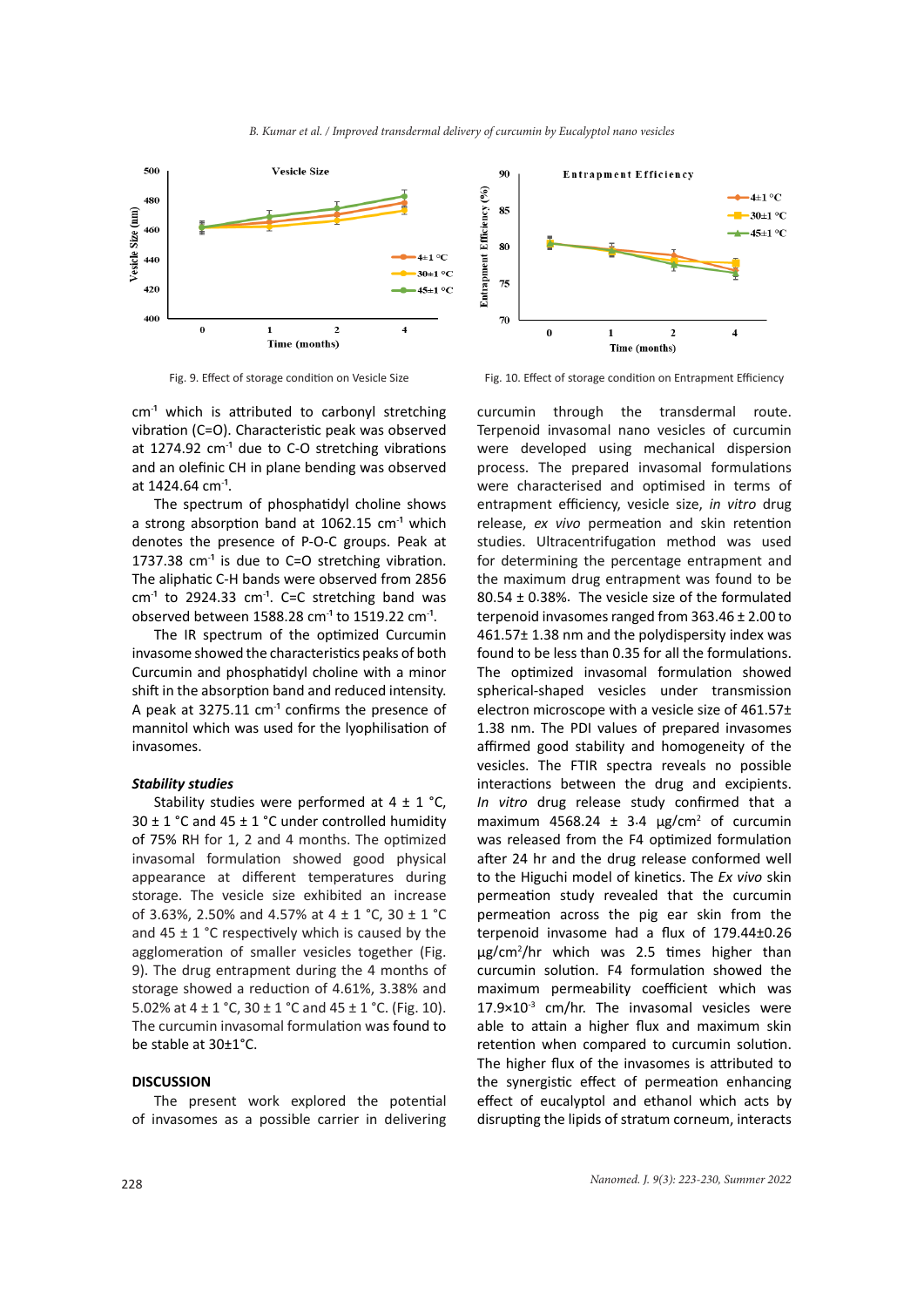with the intercellular proteins and enhances the partitioning of curcumin into the skin layer. The optimized invasomal vesicles were stable for 4 months at 30±1°C 75% RH [17]. Results of the study clearly suggest that invasomes actively enhanced the transdermal delivery of curcumin across the stratum corneum [28].

#### **CONCLUSION**

Curcumin is a complex molecule with substantial activity against a number of diseases. Despite its numerous advantages and health benefits, curcumin's limited water solubility and low skin penetration offer significant challenges to its transdermal distribution and performance. The developed optimized terpenoid nano invasomal vesicles showed promising results of entrapment, drug release, drug permeation and retention which enhanced the delivery of curcumin across the stratum corneum. The study suggests that invasomes have a high potential for transdermal administration of curcumin which can increase the topical utility of curcumin in several skin diseases.

#### **ACKNOWLEDGEMENTS**

Authors are thankful to All India Institute of Medical Sciences (Delhi) Sophisticated Analytical Instrumentation Facility for granting permission to use TEM, Delhi Pharmaceutical Sciences and Research University (DPSRU) and Delhi institute of pharmaceutical sciences and research (DIPSAR) for providing the facilities to conduct this study.

## **CONFLICTS OF INTERESTS**

The authors declare that they have no competing interests.

# **ETHICS APPROVAL AND CONSENT TO PARTICIPATE** Not applicable.

## **REFERENCES**

- 1. Hewlings SJ, Kalman DS. Curcumin: A Review of Its Effects on Human Health. Foods. 2017;6(10):92.
- 2. Panahi Y, Fazlolahzadeh O, Atkin SL. Evidence of curcumin and curcumin analogue effects in skin diseases: A narrative review. J Cell Physiol. 2019;234; 2:1165-1178.
- 3. Sun L, Liu Z, Wang L. Enhanced topical penetration, system exposure and anti-psoriasis activity of two particle-sized, curcumin-loaded PLGA nanoparticles in hydrogel. J Control Release. 2017;254:44-54.
- 4. Kang D, Li B, Luo L. Curcumin shows excellent therapeutic effect on psoriasis in mouse model. Biochimie. 2016;123:73-80.
- 5. Kulac M, Aktas C, Tulubas F. The effects of topical treatment with curcumin on burn wound healing in rats. J Mol Histol.

2013;44(1):83-90.

- 6. Partoazar A, Kianvash N, Darvishi MH, Nasoohi S, Rezayat SM, Bahador A. Ethosomal Curcumin Promoted Wound Healing and Reduced Bacterial Flora in Second Degree Burn in Rat. Drug Res (Stuttg). 2016;66(12):660-665.
- 7. Dragicevic N, Verma DD, Fahr A. Invasomes: Vesicles for enhanced skin delivery of drugs. In: Percutaneous Penetration Enhancers Chemical Methods in Penetration Enhancement: Nanocarriers. Springer Berlin Heidelberg. 2016;77–92.
- 8. Lakshmi PK, Kalpana B, Prasanthi D. Invasomes-novel vesicular carriers for enhanced skin permeation. Sys Rev Pharm. 2013;4(1):26-30.
- 9. Chen J, Jiang QD, Chai YP, Zhang H, Peng P, Yang XX. Natural Terpenes as Penetration Enhancers for Transdermal Drug Delivery. Molecules. 2016;21(12):1709.
- 10. Babaie S, Bakhshayesh ARD, Ha JW, Hamishehkar H, Kim KH. Invasome: A Novel Nanocarrier for Transdermal Drug Delivery. Nanomaterials. 2020;10(2):341.
- 11. Dragicevic-Curic N, Scheglmann D, Albrecht V, Fahr A. Temoporfin-loaded invasomes: development, characterization and in vitro skin penetration studies. J Control Release. 2008;127(1):59-69.
- 12. Kamran M, Ahad A, Aqil M, Imam SS, Sultana Y, Ali A. Design, formulation and optimization of novel soft nanocarriers for transdermal olmesartan medoxomil delivery: In vitro characterization and in vivo pharmacokinetic assessment. Int J Pharm. 2016;505(1-2):147-158.
- 13. Kumar MY. Preparation and Evaluation of Curcumin Invasomes. Int. J. Drug Deliv. 2014; 6(2):113-120.
- 14. Dragicevic-Curic N, Gräfe S, Gitter B, Fahr A. Efficacy of temoporfin-loaded invasomes in the photodynamic therapy in human epidermoid and colorectal tumour cell lines. J Photochem Photobiol B. 2010;101(3):238-250.
- 15. Shamma RN, Aburahma MH. Follicular delivery of spironolactone via nanostructured lipid carriers for management of alopecia. Int J Nanomedicine. 2014;9:5449-5460.
- 16. Aggarwal D, Kaur IP. Improved pharmacodynamics of timolol maleate from a mucoadhesive niosomal ophthalmic drug delivery system. Int J Pharm. 2005;290(1- 2):155-159.
- 17. Amnuaikit T, Limsuwan T, Khongkow P, Boonme P. Vesicular carriers containing phenylethyl resorcinol for topical delivery system; liposomes, transfersomes and invasomes. Asian J Pharm Sci. 2018;13(5):472-484.
- 18. Manchanda S, Sahoo PK. Fabrication and characterization of mucoadhesive topical nanoformulations of dorzolamide HCl for ocular hypertension. J Pharm Investig. 2018;48: 323–332.
- 19. Kumar B, Sahoo PK, Manchanda S. Curcumin Loaded Ethosomal Gel for Improved Topical Delivery: Formulation, Characterization and Ex-vivo Studies. Pharm Nanotechnol. 2021;9(4):281-287.
- 20. Qadri GR, Ahad A, Aqil M, Imam SS, Ali A. Invasomes of isradipine for enhanced transdermal delivery against hypertension: formulation, characterization, and in vivo pharmacodynamic study. Artif Cells Nanomed Biotechnol. 2017;45(1):139-145.
- 21. Chandra A, Aggarwal G, Manchanda S, Narula A. Development of Topical Gel of Methotrexate Incorporated Ethosomes and Salicylic Acid for the Treatment of Psoriasis. Pharm Nanotechnol. 2019;7(5):362-374.
- 22. Paolino D, Lucania G, Mardente D, Alhaique F, Fresta M. Ethosomes for skin delivery of ammonium glycyrrhizinate: *in vitro* percutaneous permeation through human skin and